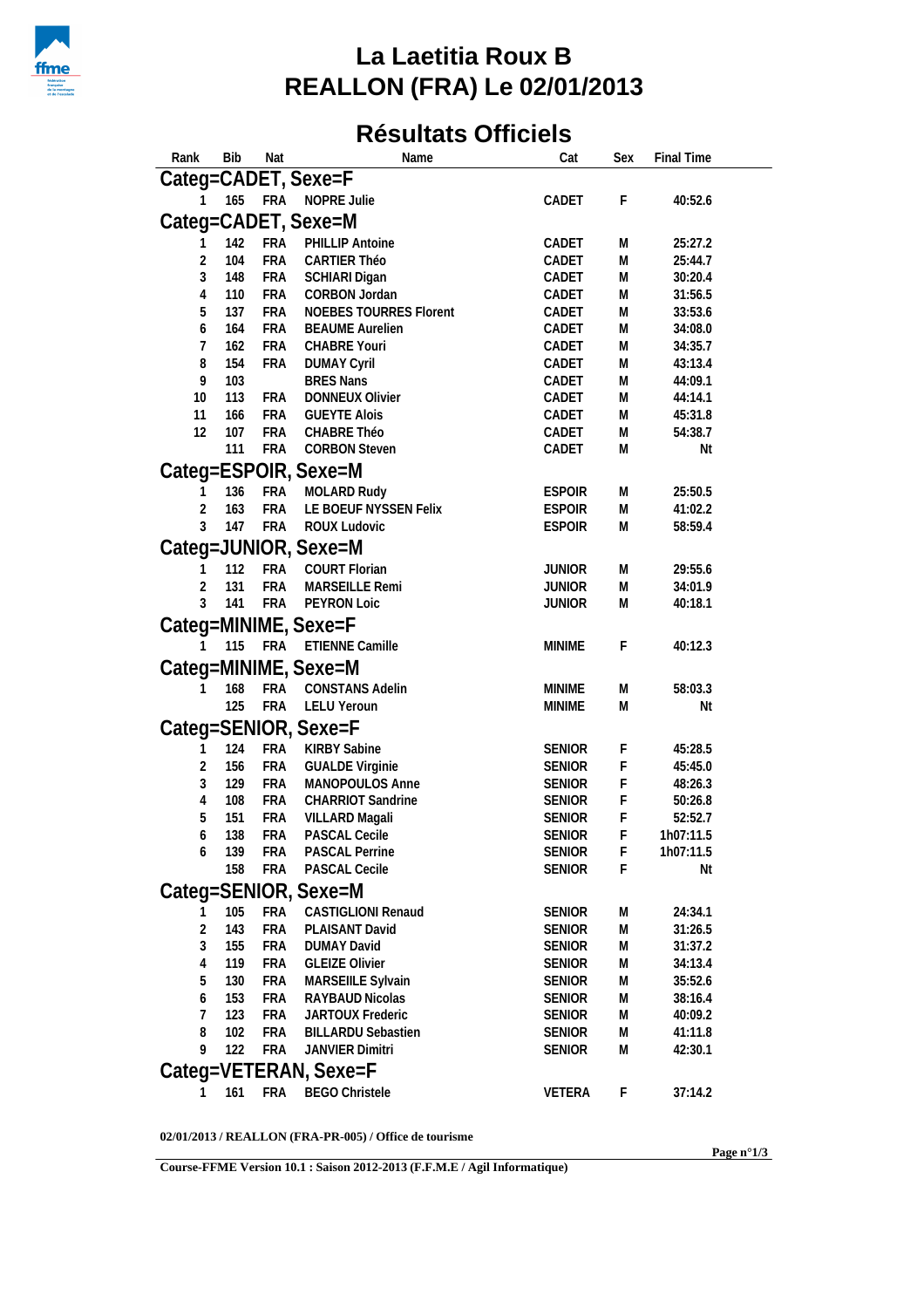| m                 |
|-------------------|
| <b>fédération</b> |
| francaise         |
| de la ree         |
| et de l'esca      |

| Rank           | <b>Bib</b> | Nat        | Name                      | Cat           | Sex       | Final Time |  |
|----------------|------------|------------|---------------------------|---------------|-----------|------------|--|
| $\overline{2}$ | 157        | <b>FRA</b> | <b>TRIGUEIRO Corrine</b>  | <b>VETERA</b> | F         | 39:02.9    |  |
| $\sqrt{3}$     | 121        | <b>FRA</b> | IZARD Veronique           | <b>VETERA</b> | F         | 43:23.0    |  |
| $\overline{4}$ | 152        | <b>FRA</b> | <b>VOLPERT Priscille</b>  | VETERA        | F         | 44:42.9    |  |
| 5              | 117        | <b>FRA</b> | <b>FAURE Corinne</b>      | <b>VETERA</b> | F         | 46:30.5    |  |
| 6              | 106        |            | CHABRE Jacqueline         | <b>VETERA</b> | F         | 47:51.5    |  |
| $\overline{7}$ | 132        | <b>FRA</b> | MATHEVET Béatrice         | <b>VETERA</b> | F         | 54:12.1    |  |
| 8              | 145        | <b>FRA</b> | RAYMOND-COGNIARD Céline   | <b>VETERA</b> | F         | 55:14.3    |  |
| 9              | 133        | <b>FRA</b> | MEYNET Christine          | <b>VETERA</b> | F         | 57:27.5    |  |
|                | 135        | <b>FRA</b> | MINIER Josiane            | VETERA        | F         | Nt         |  |
|                | 1          | <b>FRA</b> | ROUX Laetitia             | <b>VETERA</b> | F         | Nt         |  |
|                | 126        | <b>FRA</b> | LEVASSEUR Celine          | <b>VETERA</b> | F         | Nt         |  |
|                |            |            | Categ=VETERAN, Sexe=M     |               |           |            |  |
| 1              | 101        | <b>FRA</b> | <b>BERNASCONI Fabrice</b> | <b>VETERA</b> | ${\sf M}$ | 35:38.2    |  |
| $\sqrt{2}$     | 120        | <b>FRA</b> | <b>HENRY Christian</b>    | <b>VETERA</b> | ${\sf M}$ | 42:57.1    |  |
| 3              | 160        | <b>FRA</b> | MOLARD Francois           | VETERA        | ${\sf M}$ | 45:15.2    |  |
| $\overline{4}$ | 159        | <b>FRA</b> | <b>MOLARD Pierre</b>      | <b>VETERA</b> | ${\sf M}$ | 45:25.0    |  |
| 5              | 150        | <b>FRA</b> | <b>VIALA Gerard</b>       | <b>VETERA</b> | M         | 45:35.2    |  |
| 6              | 127        | <b>FRA</b> | LIMOZIN Dominique         | <b>VETERA</b> | M         | 46:15.5    |  |
| $\overline{7}$ | 114        | <b>FRA</b> | <b>ECOLIVET Claude</b>    | <b>VETERA</b> | M         | 46:18.8    |  |
| 8              | 134        | <b>FRA</b> | MINCOLELLI Enzo           | <b>VETERA</b> | M         | 46:20.7    |  |
| 9              | 109        | <b>FRA</b> | CONRAUD Rene              | <b>VETERA</b> | ${\sf M}$ | 46:35.4    |  |
|                |            |            |                           |               |           |            |  |
| 10             | 100        | <b>FRA</b> | <b>BERNARD Denis</b>      | <b>VETERA</b> | ${\sf M}$ | 50:34.8    |  |
| 11             | 116        | <b>FRA</b> | <b>FANTI Bernard</b>      | <b>VETERA</b> | ${\sf M}$ | 52:11.6    |  |
| 12             | 169        | <b>FRA</b> | CONSTANS Jean-Marc        | <b>VETERA</b> | ${\sf M}$ | 57:34.0    |  |
| 13             | 128        | <b>FRA</b> | MANCINI Christian         | <b>VETERA</b> | ${\sf M}$ | 57:36.0    |  |
| 14             | 146        | <b>FRA</b> | ROUX Joachim              | <b>VETERA</b> | M         | 58:59.0    |  |
| 15             | 149        | <b>FRA</b> | <b>VALLANTIN Gilles</b>   | <b>VETERA</b> | M         | 1h01:35.9  |  |
|                | 118        | <b>FRA</b> | <b>GARINO Bernard</b>     | VETERA        | ${\sf M}$ | Nt         |  |
|                | 140        | <b>FRA</b> | PASSY Rodrigue            | <b>VETERA</b> | ${\sf M}$ | Nt         |  |
|                | 144        | <b>FRA</b> | POLGE Jean-Louis          | <b>VETERA</b> | ${\sf M}$ | Nt         |  |
|                | 40         | <b>FRA</b> | ANDEOL Bruno              | <b>VETERA</b> | ${\sf M}$ | Nt         |  |
| Categ=, Sexe=  |            |            |                           |               |           |            |  |
|                | 167        |            | ???                       |               |           | 40:46.4    |  |
|                | 198        |            | 777                       |               |           | 46:45.7    |  |
|                | 200        |            | 777                       |               |           | Nt         |  |
|                |            |            |                           |               |           |            |  |
|                | 199        |            | 777                       |               |           | Nt         |  |
|                | 196        |            | 777                       |               |           | Nt         |  |
|                | 195        |            | 777                       |               |           | Nt         |  |
|                | 194        |            | ???                       |               |           | Nt         |  |
|                | 193        |            | ???                       |               |           | Nt         |  |
|                | 192        |            | 777                       |               |           | Nt         |  |
|                | 191        |            | ???                       |               |           | Nt         |  |
|                | 190        |            | 777                       |               |           | Nt         |  |
|                | 25         |            | 777                       |               |           | Nt         |  |
|                | 188        |            | 777                       |               |           | Nt         |  |
|                | 187        |            | ???                       |               |           | Nt         |  |
|                | 186        |            | 777                       |               |           | Nt         |  |
|                | 185        |            | 777                       |               |           | Nt         |  |
|                | 184        |            | 777                       |               |           | Nt         |  |
|                | 183        |            | 777                       |               |           | Nt         |  |
|                | 182        |            | 777                       |               |           | Nt         |  |
|                | 181        |            | ???                       |               |           | Nt         |  |
|                | 180        |            | 777                       |               |           |            |  |
|                |            |            |                           |               |           | Nt         |  |
|                | 179        |            | ???                       |               |           | Nt         |  |
|                | 189        |            | 777                       |               |           | Nt         |  |
|                | 178        |            | ???                       |               |           | Nt         |  |
|                | 177        |            | 777                       |               |           | Nt         |  |
|                | 176        |            | 777                       |               |           | Nt         |  |
|                | 175        |            | 777                       |               |           | Nt         |  |
|                | 174        |            | 777                       |               |           | Nt         |  |

**02/01/2013 / REALLON (FRA-PR-005) / Office de tourisme**

**Course-FFME Version 10.1 : Saison 2012-2013 (F.F.M.E / Agil Informatique)**